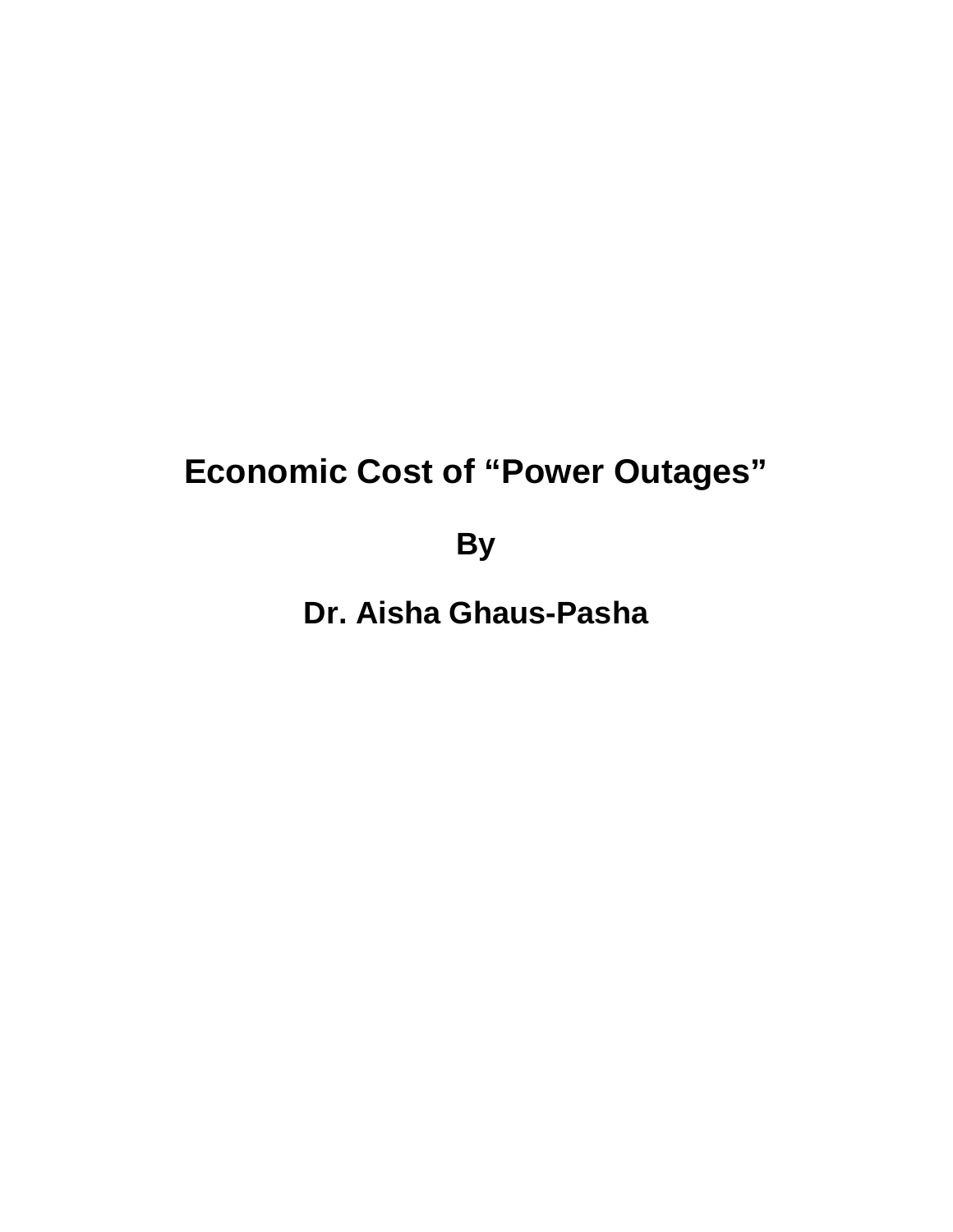# **Table of Contents**

|                                         |      |                                                                        | Page No.       |
|-----------------------------------------|------|------------------------------------------------------------------------|----------------|
| 1.                                      |      | <b>Causes of Power Outages</b>                                         | 1              |
| 2.                                      |      | <b>Quantifying Outage Costs</b>                                        | 2              |
| 3.                                      |      | Incidence of Outages                                                   | 4              |
|                                         |      | 4. Pattern of Direct Costs                                             | 5              |
| 5.                                      |      | Types of Adjustments to Outages                                        | 5              |
| 6.                                      |      | <b>Extent of Recovery of Output</b>                                    | 6              |
| 7.                                      |      | <b>Total Outage Costs to the Industrial Sector</b>                     | 6              |
| 8.                                      |      | National Costs of Load Shedding                                        | $\overline{7}$ |
| 9.                                      |      | <b>Policy Implications</b>                                             | 9              |
|                                         | 9.1. | <b>Investment in Power Sector</b>                                      | 9              |
|                                         | 9.2. | <b>Load Management Strategy</b>                                        | 10             |
|                                         | 9.3. | Information Flows and Customer Education                               | 10             |
|                                         | 9.4. | <b>Pricing Policy</b>                                                  | 11             |
|                                         |      | <b>List of Tables and Boxes</b>                                        |                |
|                                         |      | Table 3.1 Incidence of Loadshedding, 2008                              | 4              |
|                                         |      | Table 5.1 Types of Adjustments To Loadshedding                         | 5              |
|                                         |      | Box 1 Sample Distribution by Industry Group, Process and Location      | 3              |
|                                         |      | Box 2 Total Costs of Loadshedding to the Industrial Sector             | 6              |
|                                         |      | Box 3 National Costs of Loadshedding                                   | 8              |
|                                         |      | Box 4 Comparison of Estimates With the Earlier Results (1984-85 Study) | 8              |
|                                         |      | Box 5 Policy Recommendations by Sample Units                           | 9              |
| Box 6 Short-Term Policy Recommendations |      |                                                                        | 11             |
| Annex 1                                 |      |                                                                        | 12             |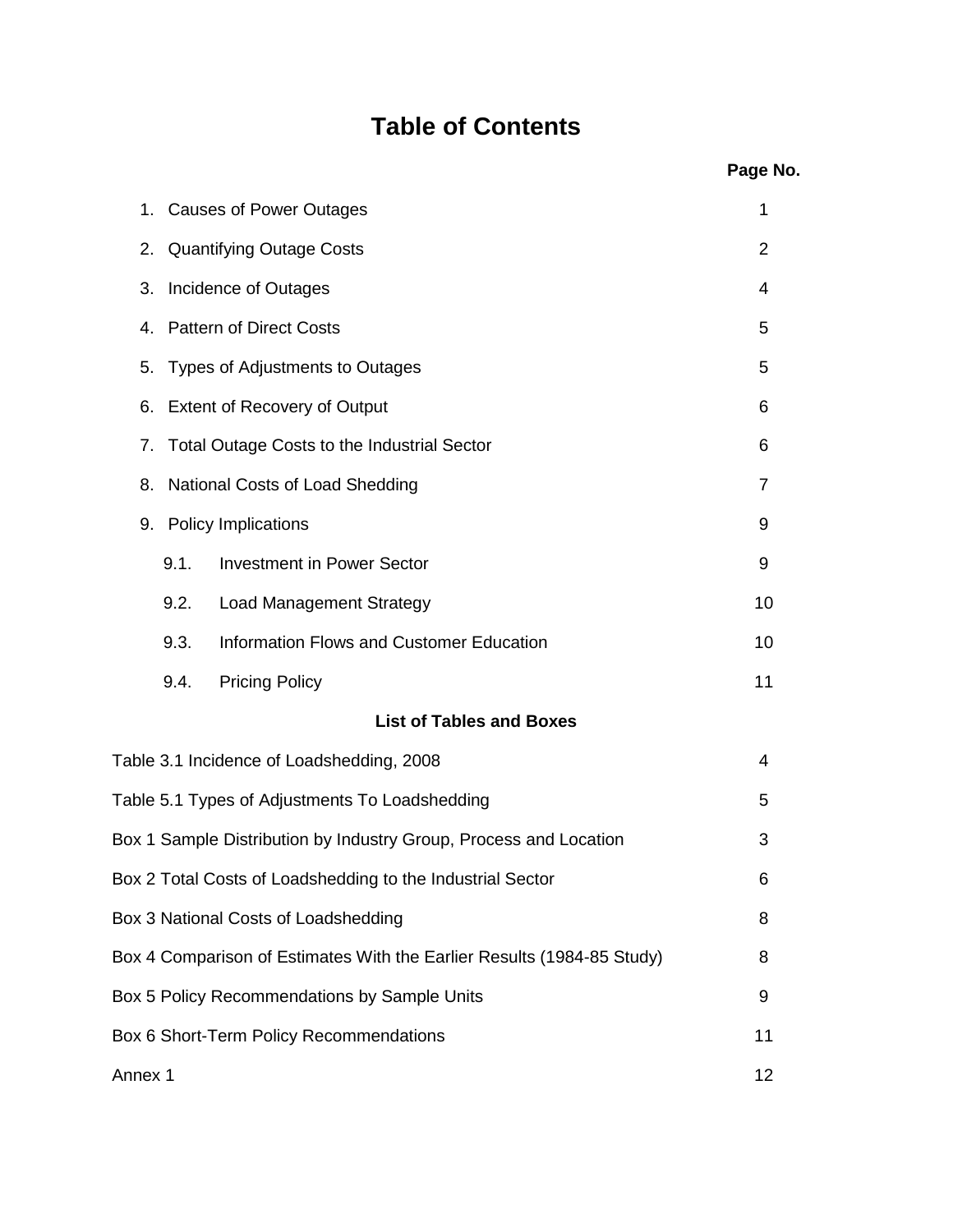# **ECONOMIC COST OF POWER SHORTAGES IN THE INDUSTRIAL SECTOR OF PAKISTAN**

The year 2008 witnessed a major increase in the frequency and intensity of power loadshedding or outages generally in Pakistan and in particular in the industrial sector. A manifestation of this problem can be seen in the large number of reports in the popular press of high incidence of outages and protests, by not only the domestic and commercial, but also industrial consumers. We have also seen, during the course of the year, complaints by the various chambers of commerce and industry and other industrial associations in the country that the level of production in a number of industries has been reduced due to the persistence of outages which apparently have fundamentally disturbed the normal rhythm of the production cycle in a large number of industrial units, especially in electricity-intensive sectors like textiles, non-metallic mineral products, basic metals, leather products, rubber and plastic products, paper and paper products, etc.

Casual empiricism supports their claim. At the macro level, the industrial sector of Pakistan has shown a decline of about 6 percent during the first seven months of 2008-09. Further, at the micro level, there is some evidence of shortages in various manufactured goods as indicated by a big double digit increase in prices over the course of the year. Clearly, there is need to undertake research to quantify, in more precise terms, the impact of outages on the national economy. This exercise was last done in 1989, when the problem of power loadshedding was also significant. Following an appreciation of the gravity of the power outage problem, the government promoted the establishment of Independent Power Plants (IPPs) later in the mid-90s.

In this paper we estimate the economic costs of power outages in the industrial sector, which accounts for about 28 percent of total power consumption. The magnitude of the cost is a basic indicator of the benefits that could be realized from investment and improved management of the power sector.

### **1. Causes of Power Outages**

One major long-term factor which has contributed to increased power shortages in Pakistan was the growth in demand for electricity during the last decade of over 7 percent per annum. In particular, there was a high growth in domestic demand for electricity, averaging about 10 percent per year. Growth in energy demand increased more rapidly in the current decade after some moderation in the decade of the 1990s (4 percent per annum) following the spurt in the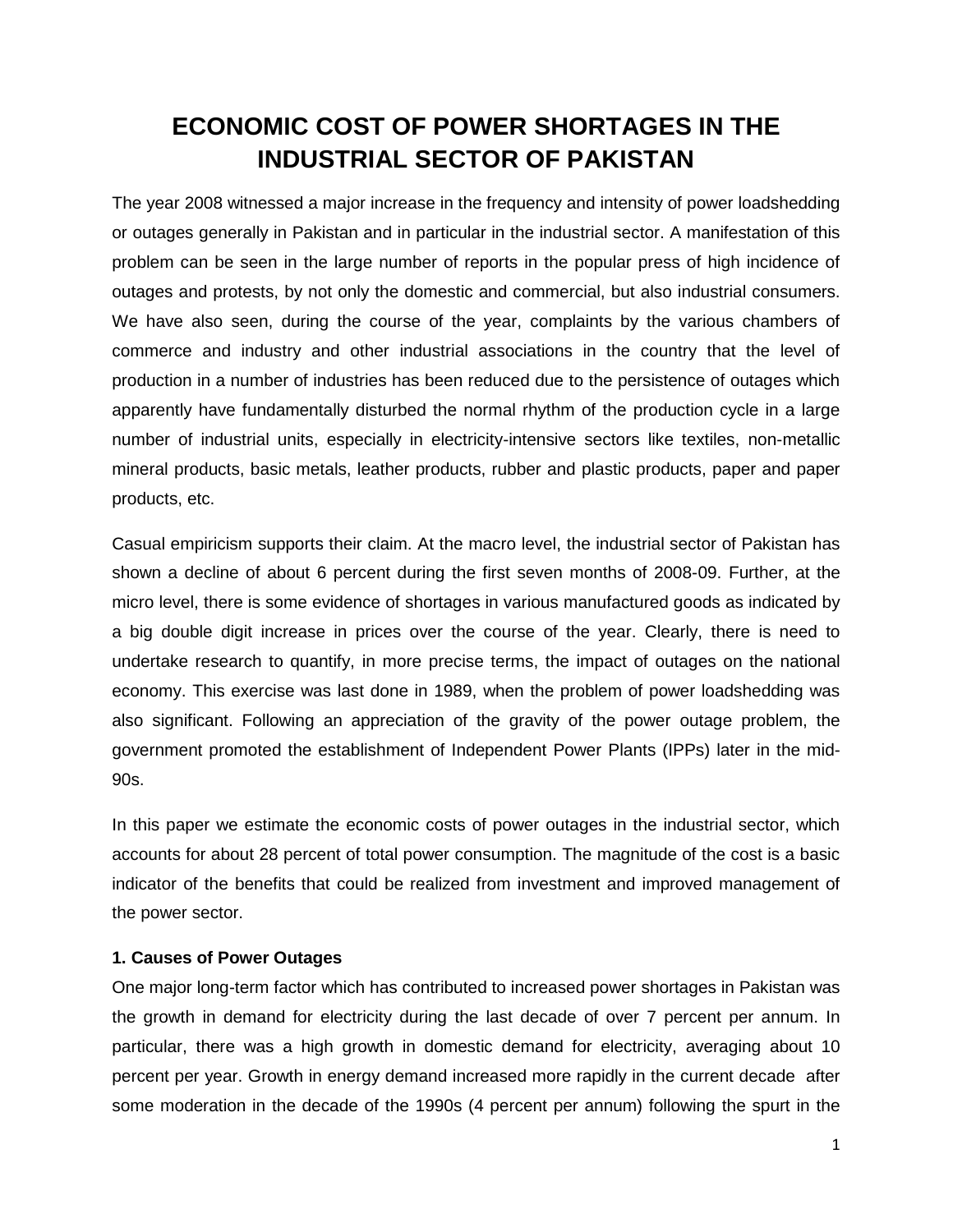1980s (11 percent per annum). This growth in energy demand was fuelled by subsidized tariff rates and the phenomenal increase in the use of electrical appliances like air conditioners, refrigerators, televisions, etc. As a result, the share of domestic consumers in total power consumption has increased from 23 percent in 1980-81 to 46 percent in 2007-08. The growth in demand in the current decade was clearly not fully anticipated and adequate provisions, therefore, were not made to cater for this increased demand. This is reflected in the lack of expansion and up gradation of power plants (which could have been accomplished at one-thirds of the cost of expansion). The share of public sector expenditure on the power sector, which averaged at about 28 percent since the 1980s, fell to less than 3 percent in the current decade.

Furthermore, the IPPs also did not invest in improvement/up gradation partly because of the uncertainty caused by the adhocism in the government's privatization policy earlier. On top of this, appropriate tariff reforms, which may have suppressed somewhat the growth of domestic demand, were not made in a timely fashion. It, therefore, appears that public policy neglect and public mismanagement over the years have contributed to the power sector shortages. An example of the overall mismanagement of the power sector is the accumulation of over Rs.370 billion of circular debt. The inability of federal and provincial government agencies and semiautonomous corporations to timely pay their dues to power generating entities has in turn weakened their ability to pay for their inputs, in particular fuel, resulting in reduced power supply by IPPs. Heavy line losses, large scale theft are other examples of the overall mismanagement of the sector.

Factors which explain short-term supply-demand imbalances are, on the supply side, power system generation capacity is lower at particular times of the year, particularly in late December and January, when hydel generation capacity is at a seasonal trough because of water reserves/flows. The thermal capability also fluctuates somewhat due to seasonal changes in ambient temperature, fuel supply (calorific value and availability) and maintenance requirements.

#### **2. Quantifying Outage Costs**

Costs of outages consist of direct costs which primarily comprise the spoilage cost and net value of lost production, also referred to as 'idle factor cost'. Costs of loadshedding also consist of adjustment costs. Firms frequently make adjustments in their operations to recover at least some of the output lost during and immediately after outages. These are referred to as indirect costs of outages. The particular mechanisms chosen for recovering output lost, will, of course,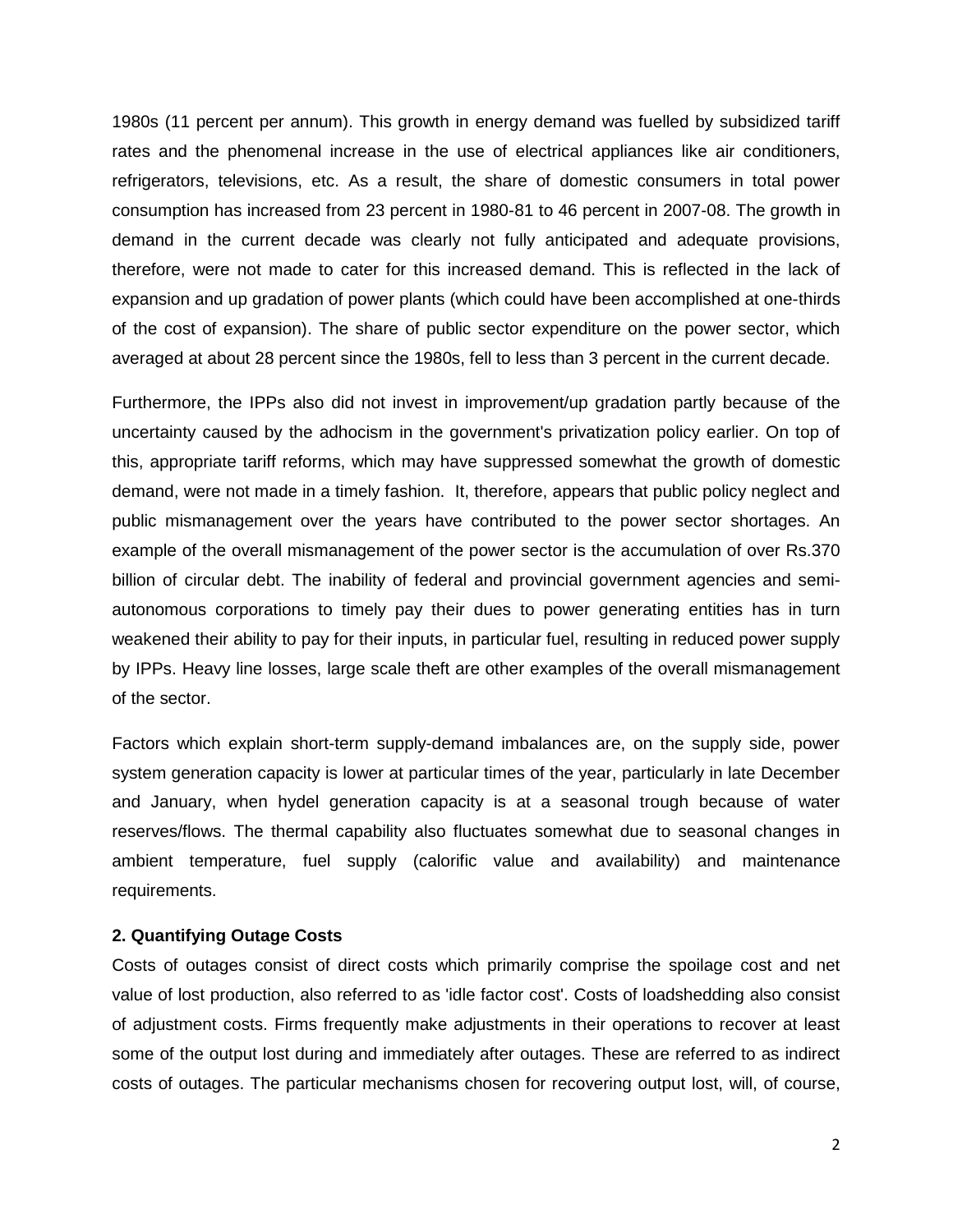be based on cost minimization considerations. Accordingly, firms would opt for a particular strategy up to the point where it is cheaper than the other options. It is possible, therefore, for a firm to make multiple types of adjustments in response to outages. Typically, types of adjustments madeby a firm include: acquiring self-generation capacity; more intensive utilization of capacity; working overtime; working additional shifts and; changing shift timings. The costs associated with these adjustments are briefly discussed below.

A pattern of response by industrial units, which is being increasingly observed in Pakistan, is that of development of own sources of energy supply through investment in generators. The case for such investment becomes greater the larger the time losses due to outages and the stronger the expectation that relatively high levels of power interruptions will persist in the long run. In practice, however, the extent of substitution of the conventional power source will depend upon the energy-intensity of operations, the extent of access to and cost of capital, on the possibility of making other cheaper adjustments and the ability of the firm to transfer the higher costs in the form of higher prices. Therefore, both partial and complete substitution of the standard power source by generators could be observed during periods of outages. The cost of

| Box 1                                                       |             |  |
|-------------------------------------------------------------|-------------|--|
| SAMPLE DISTRIBUTION BY INDUSTRY GROUP, PROCESS AND LOCATION |             |  |
|                                                             | % of Sample |  |
| <b>Industry Group</b>                                       |             |  |
| Textile                                                     | 27          |  |
| <b>Chemicals and Products</b>                               | 17          |  |
| Engineering                                                 | 28          |  |
| Paper and Board                                             | 5           |  |
| Cement                                                      | 9           |  |
| Food and Consumer Care                                      | 5           |  |
| Miscellaneous                                               | 9           |  |
| <b>Process</b>                                              |             |  |
| Continuous                                                  | 36          |  |
| Batch-Making                                                | 64          |  |
| Location                                                    |             |  |
| Karachi                                                     | 39          |  |
| Lahore                                                      | 31          |  |
| Faisalabad                                                  | 20          |  |
| Sialkot                                                     | 10          |  |
| Total Sample (number)                                       | 65          |  |
| Source: IPP Survey                                          |             |  |

operating generators also crucially depends on the type of fuel used (diesel or gas).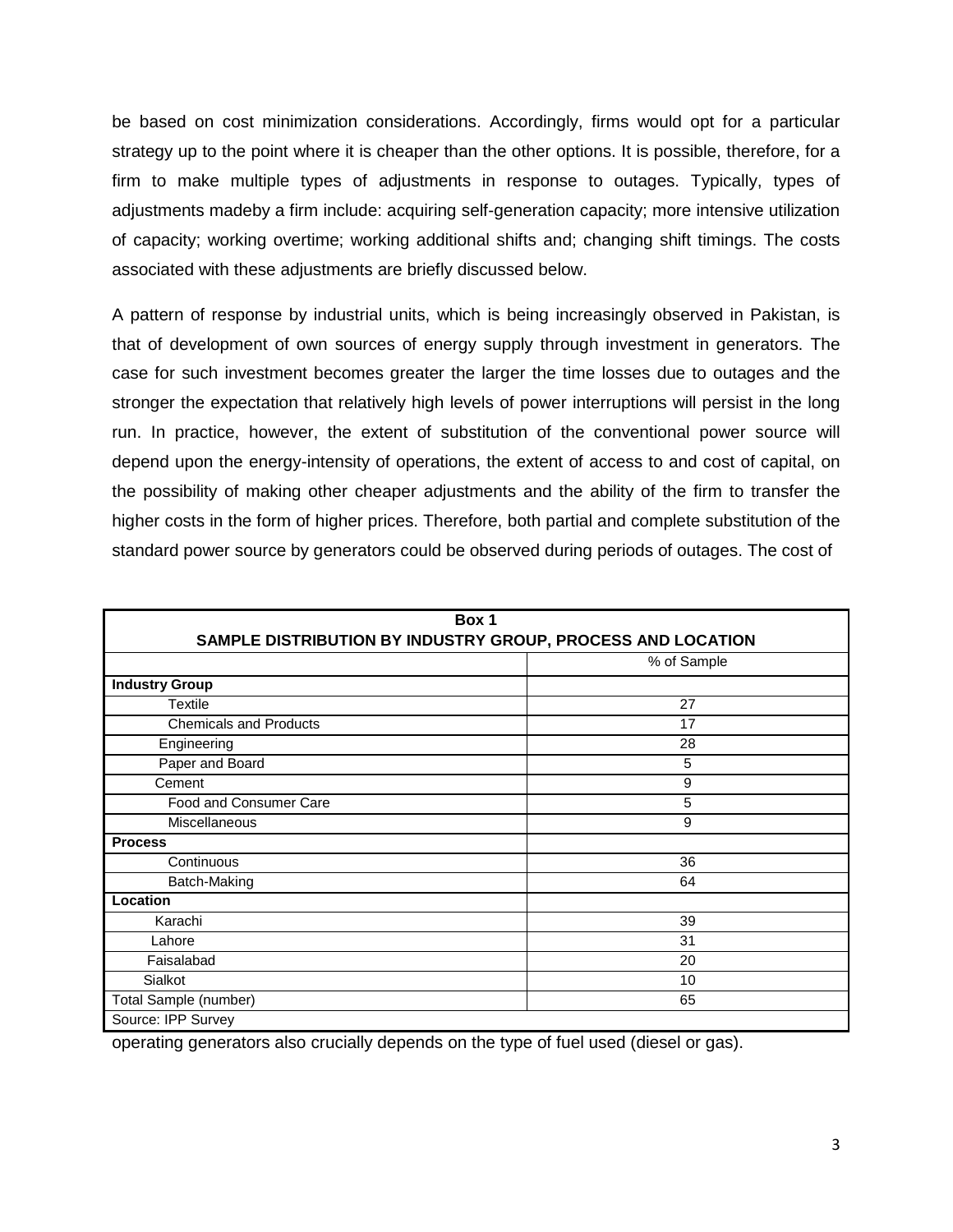Firms generally report higher repair and maintenance costs due to more intensive utilization of machinery when there is no power outage. This represents the adjustment cost of moving to a higher rate of capacity utilization during the period not affected by outages. As far as overtime costs are concerned, if the firm does not operate a 24 hour production schedule daily, then there exists some opportunity for overtime. Whether or not overtime is actually resorted to will depend upon the magnitude of overtime differential, the importance of labour costs in total costs of production and the extent to which the firm has the market power to transfer the higher costs on to consumers. Likewise, if a firm operates one or two shifts only, adequate slack time may be available to alter the shift timings in order to avoid or work around periods of maximum outages during a particular day. However, given the fixity of contractual arrangements with labour any major changes in shift timings are likely to result in additional labour costs for payment of shift differentials. Costs associated with changing work days are, more or less, similar in character.

### **3. Incidence of Outages**

As shown in Table 3.1, the average annual hours of outages per unit in the sample was 1379 in 2008. The average duration per day was 4 hour and 36 minutes. The duration of loadshedding varied widely, from a low of no loadshedding, in priority industries (like cement), to a maximum of over thirteen hours a day. The highest incidence of outages in 2008 was between the months of December and January and in June.

|                    | <b>TABLE 3.1</b>                       |
|--------------------|----------------------------------------|
|                    | <b>INCIDENCE OF LOADSHEDDING, 2008</b> |
|                    | <b>Average Hours</b><br>per Month      |
| January            | 166.5                                  |
| February           | 167.1                                  |
| March              | 116.6                                  |
| April              | 85.3                                   |
| May                | 88.8                                   |
| June               | 89.2                                   |
| July               | 97.7                                   |
| August             | 96.4                                   |
| September          | 89.2                                   |
| October            | 97.7                                   |
| November           | 96.4                                   |
| December           | 151.1                                  |
| Annual in 2008     | 1379                                   |
| Average per day    | 4.6                                    |
| Source: IPP Survey |                                        |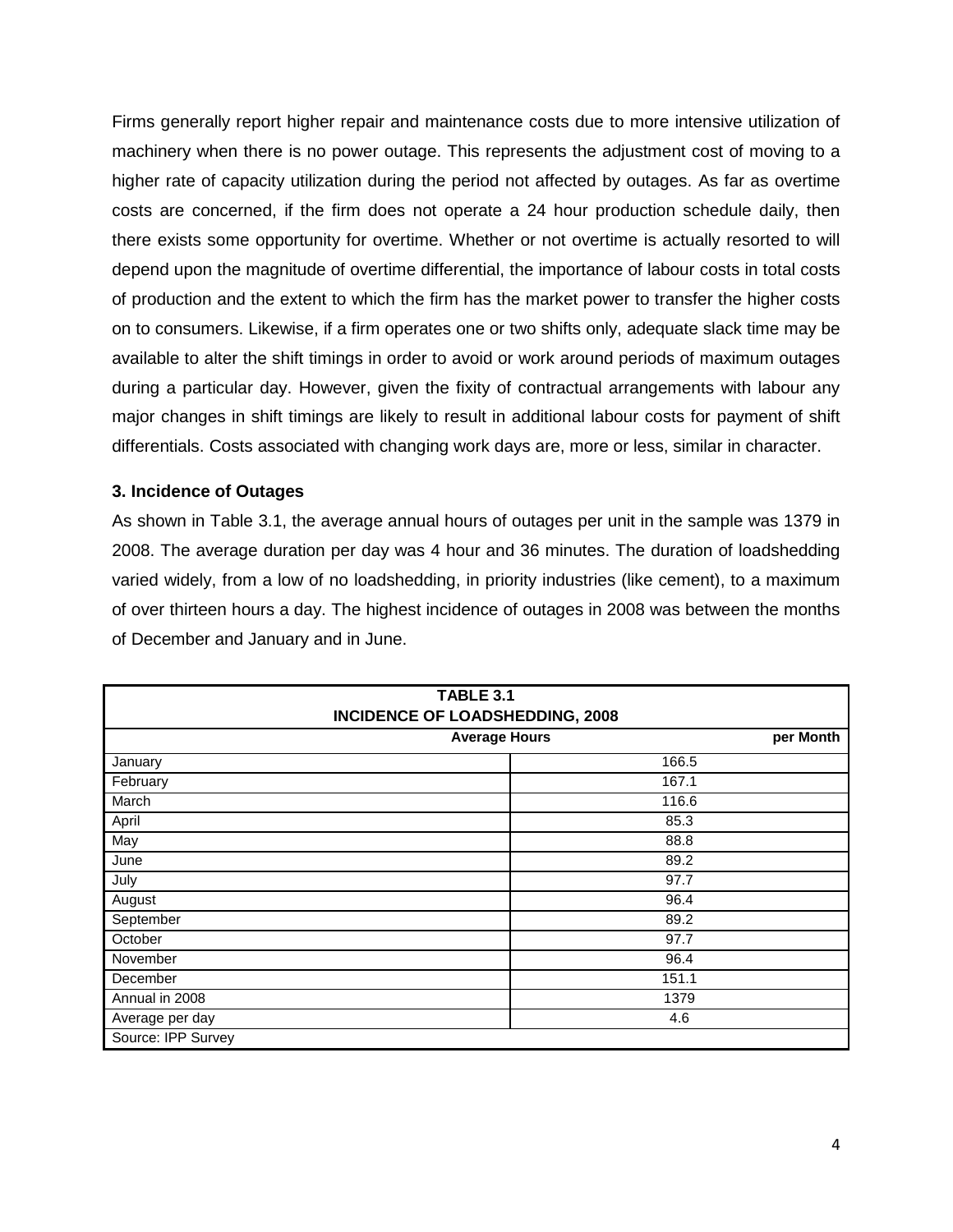Industries which have been affected more by outages are textiles, machinery and equipment, food, glass and allied products. Also, continuous-process industries appear to have been less exposed to outages than batch-making industries. This could be attributed at least partially to efforts by WAPDA to protect the former.

## **4. Pattern of Direct Costs**

Effective time losses, corresponding to time losses during the outage plus restart time, were over 20 per cent. That is, 20 per cent of the time firms could have been in production, but was lost due to loadshedding.

# **5. Types of Adjustments to Outages**

As shown in Table 5.1, about 84 percent of the sample units have responded to outages by making some changes in their operations. The highest proportion, 75 percent, of the sample units, have gone in for self-generation during outages by investment in stand-by generating capacity. Industries with a relatively high proportion of firms with generators are chemicals and petrochemicals and machinery and equipment. It is also of interest to note that wherever generators have been installed, the extent of substitution has been high, at 85 percent of the normal power consumption. Further, another 17 percent of the sample firms had plans to invest in generators. Therefore, industrial units in Pakistan probably feel that loadshedding is a phenomenon that will persist for several coming years. The potential demand for generators continues to rise, with the import bill of generators rising to about \$ one billion in the first eight months of 2008-09.

| TABLE 5.1<br><b>TYPES OF ADJUSTMENTS TO LOADSHEDDING</b> |             |                               |  |
|----------------------------------------------------------|-------------|-------------------------------|--|
|                                                          | % of Sample | <b>Extent of Recovery (%)</b> |  |
| Self-Generation of Electricity                           | 75          | 85                            |  |
| <b>Working Overtime</b>                                  | 18          | 30                            |  |
| <b>Working Additional Shifts</b>                         | 15          | 33                            |  |
| More Intensive Utilization of Machinery                  | 10          | 28                            |  |
| <b>Changing Shift Timings</b>                            | 6           | 30                            |  |
| <b>Changing Working Days</b>                             | 5           | 6                             |  |
| Firms making some adjustment to Loadshedding             | 84          | 60                            |  |
| Source: IPP Survey                                       |             |                               |  |

Of the sample firms surveyed 65 per cent have diesel generators, 22 per cent have gas generators and about 12 per cent have multiple fuel i.e. both diesel and gas generators. It appears that such firms prefer self-generation using gas, presumably because of lower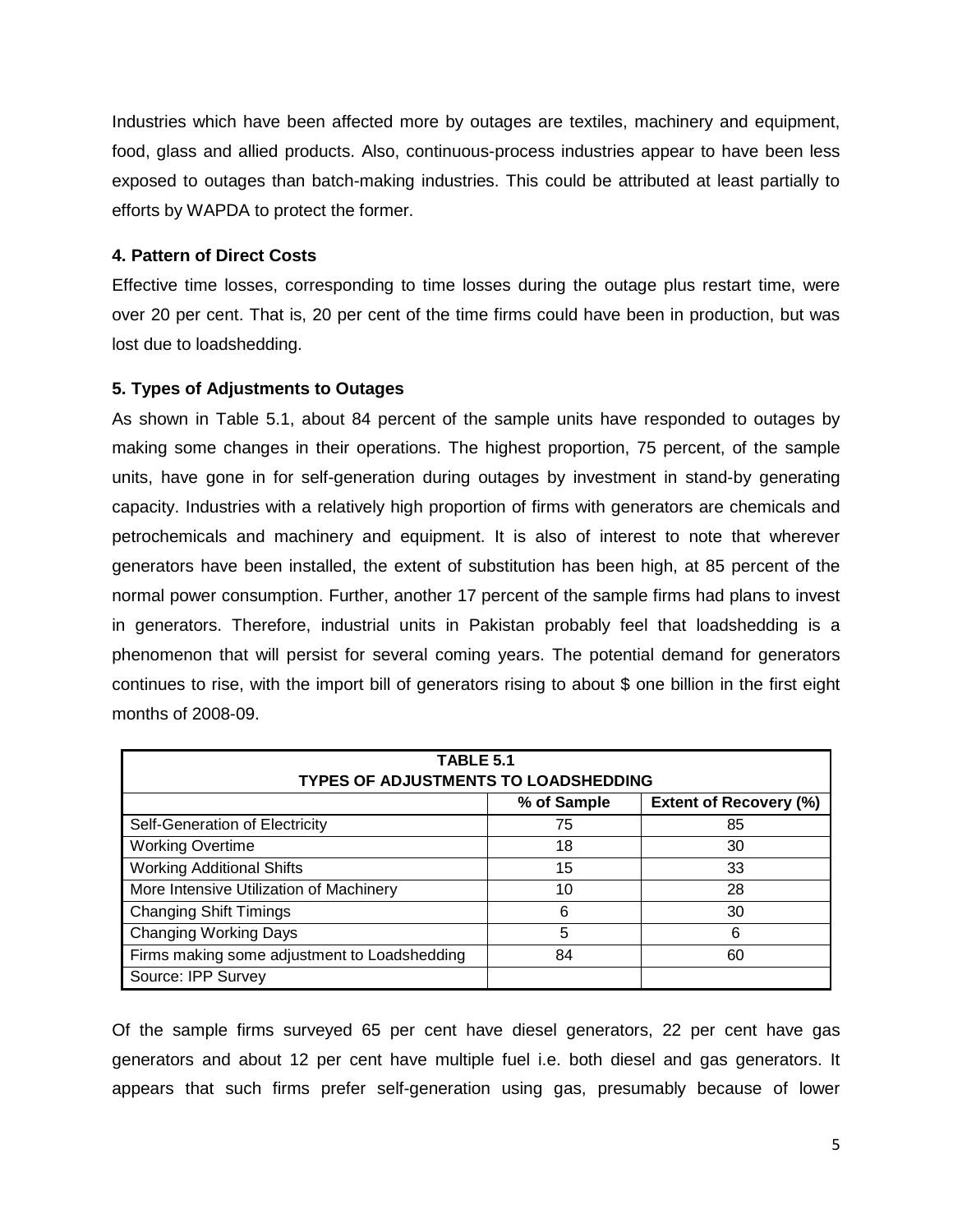operating costs, but because of unreliability of gas supply (Pakistan experiences gas loadshedding also), sole reliance on gas generators is not a preferred option for them.

Firms which do not have self generation capacity, either because it is not economically feasible or affordable, have tried to recover some of the lost output with 18 percent working overtime, and10 percent achieving more intensive operation of machinery. 15 percent have worked additional shifts while 6 percent have changed shift timing. About 5 percent have changed working days. These figures are surprisingly low. The principal reason for a lack of response in terms of a change in timings is that power distribution companies have been unable to announce well in advance scheduled timings for outages and to adhere to these schedules over time. The resulting uncertainty has prevented firms from changing shift timings or working days.

#### **6. Extent of Recovery of Output**

Adjustments made by firms in response to outages have meant that a significant proportion of output lost during the outage and the subsequent restart time has eventually been recovered. For the sample as a whole, the extent of recovery of output is approximately 60 percent. Highest recovery rates have been observed in industries which have acquired self-generation capabilities, at 85 percent. Units which are unable to acquire generators lose about 73 percent of the output.

### **7. Total Outage Costs to the Industrial Sector**

One of the key objectives of the research is to estimate the overall magnitude of economic costs of outages in the industrial sector at the national level. Given that average industrial value added per Kwh of electricity supplied during the last year is Rs 81.25 and time lost due to load shedding, as revealed by the sample firms, was 20 percent, about Rs. 350 billion of value added would

| BOX <sub>2</sub><br><b>TOTAL COSTS OF LOADSHEDDING TO THE</b><br><b>INDUSTRIAL SECTOR</b> |                      |
|-------------------------------------------------------------------------------------------|----------------------|
| <b>For Firms with Self-Generation</b>                                                     |                      |
| <b>Additional Cost of Power Self-Generation</b>                                           | Rs 32 Billion        |
| Value Added Loss                                                                          | <b>Rs 42 Billion</b> |
| <b>Total Costs</b>                                                                        | <b>Rs 74 Billion</b> |
| <b>For Firms Without Self-Generation</b>                                                  |                      |
| <b>Additional Costs of Adjustments</b>                                                    | Rs 6 Billion         |
| Value Added Loss                                                                          | Rs 77 Billion        |
| <b>Total Costs</b>                                                                        | 83 Billion           |
| Overall Costs to the Industrial Sector                                                    | Rs 157 Billion       |
| Cost as % of Industrial Value Added                                                       |                      |
| % Loss of Production                                                                      |                      |
| Loss of Industrial Employment                                                             | 300,000 workers      |
| Source: IPP estimates                                                                     |                      |

have been lost. However, our estimates shows that about 84 percent of the firms made an effort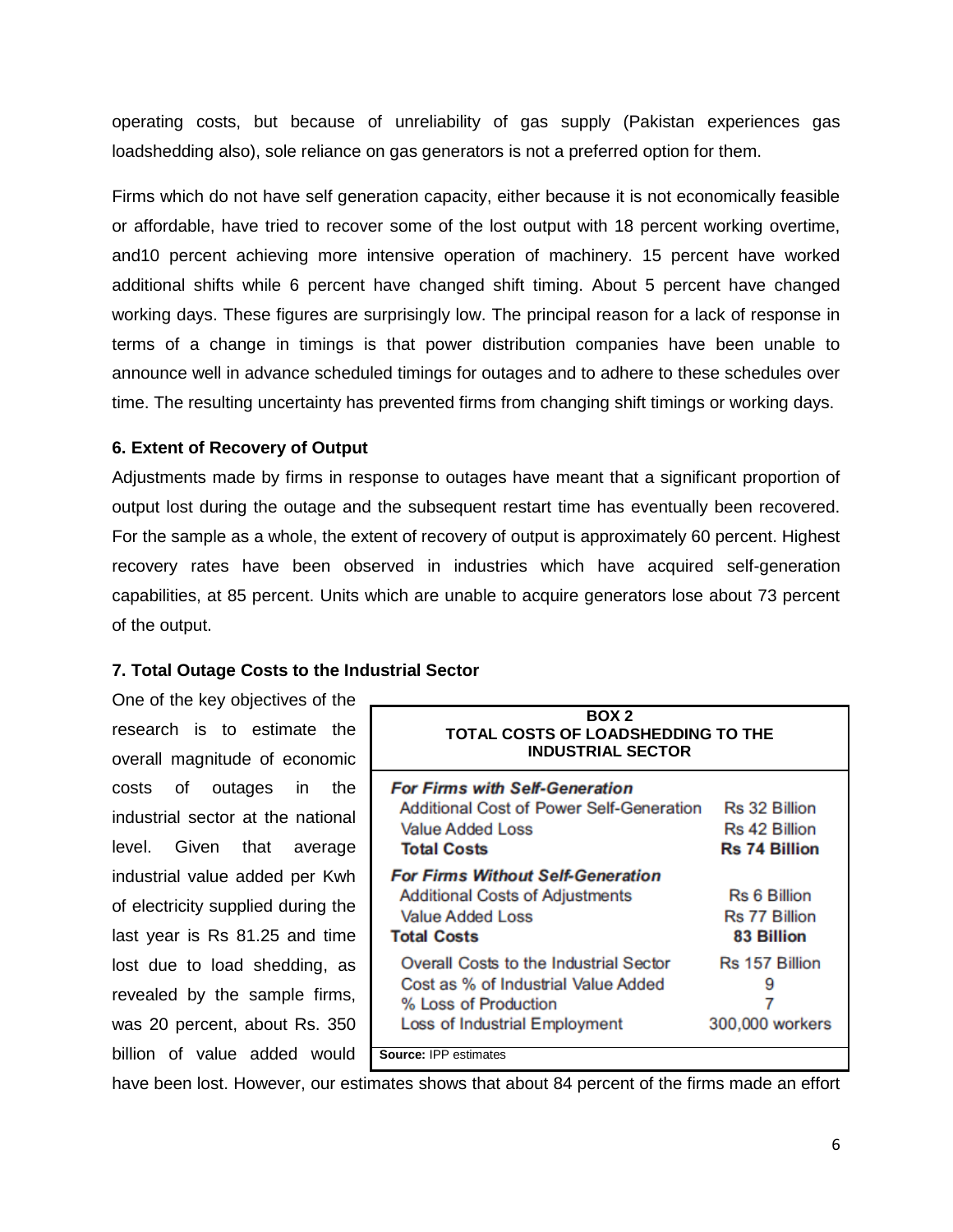to recover part of this lost output through various adjustments. The highest proportion was recovered through self-generation. The recovery was, however, at a higher cost. The average DISCO tariff was Rs 7.94 per Kwh. According to Sheikh (2008) the average cost of selfgeneration is almost two and a half times more than this, i.e. Rs. 19.85 per Kwh, implying that self generation costs an extra Rs. 11.91 per Kwh. Therefore the extra cost to the industrial sector due to self-generation of electricity is about Rs. 32 billion (See Box 2). This is also the extent to which profitability of firms is lower because of load shedding. Also, since such firms recovered about 84% of the output, the cost of output permanently lost is estimated at Rs 42 billion. Therefore for firms which acquired self-generation capabilities, the cost of loadshedding is estimated to be Rs 74 billion.

Firms also recover output lost through other mechanisms, as indicated earlier. The extent of recovery is, however, limited to only 29 per cent. Also this recovery is made at additional costs which include overtime/ shift/changing working days premia to labour, additional wear and tear of machinery and spoilage of raw material/inputs in process. These costs aggregated to Rs. 6 billion at the national level. For such firms the cost of value added lost is Rs. 77 billion. The aggregate cost to firms which have not been able to self- generate power is, therefore, Rs. 83 billion. The costs of firms which have not been able to supplement their energy need through generators is higher than those which have done so. Overall, the cost to the industrial sector of loadshedding is estimated at Rs 157 billion. This is equivalent to 9 percent of the industrial value added. The loss of industrial output is estimated at 7 percent. Further, lower industrial activity leads to a contraction in industrial employment, particularly in the case of daily wage and parttime workers. Given the employment elasticity of industrial production of about 0.65, the reduction in industrial value added has led to a likely loss of industrial employment of about 300,000 workers. This magnitude of retrenchment can have significant consequences on the level of poverty in the country, where already poverty is on the rise due to escalating prices and lower growth.

#### **8. National Costs of Load Shedding**

Over and above the direct costs to the industrial sector, a change in the value added in the industrial sector has secondary or multiplier effects on the rest of the economy. Therefore, outages in the industrial sector by reducing the value added in that sector cause a decline in the level of economic activity in other sectors of the national economy like wholesale and retail trade, transport and communications, banking and insurance, etc. Pasha et.al. (1989) derived the short-run magnitude of the multiplier at 34 percent. Allowing for the multiplier effects, the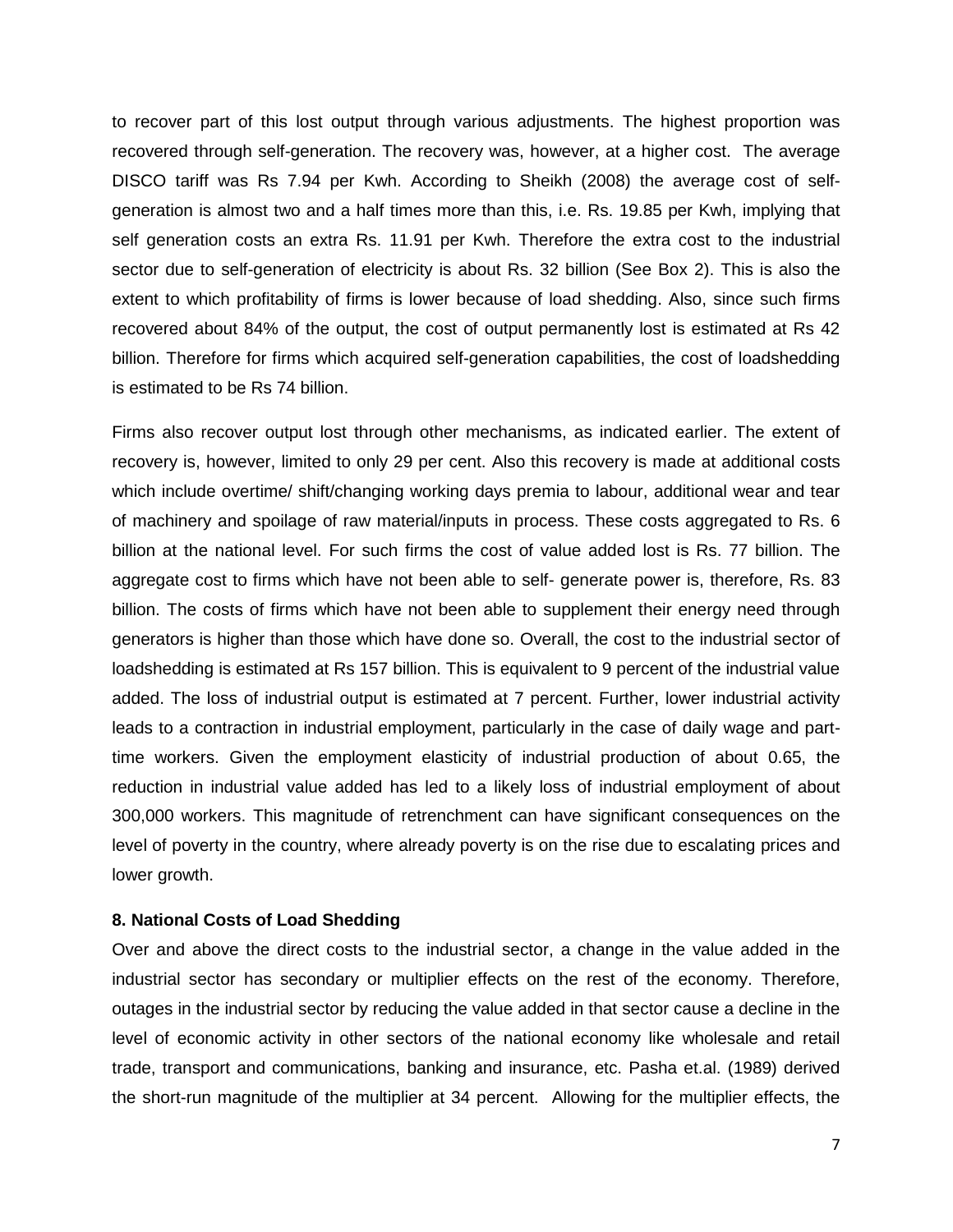overall costs of industrial loadshedding to the rest of the country is estimated to be Rs 53 billion (See Box 3). Therefore, the total cost to the economy of power loadshedding in the industrial sector is estimated to be Rs. 210 billion. This is equivalent to two percent of the Gross Domestic Product ( GDP). In turn, exports have also been

| BOX 3<br><b>NATIONAL COSTS OF LOADSHEDDING</b>                        |                                                     |  |
|-----------------------------------------------------------------------|-----------------------------------------------------|--|
| Cost to the Industrial Sector                                         | Rs 157 Billion                                      |  |
| Cost to the Other Sectors of Industrial<br><b>Loss of Value Added</b> | Rs 53 Billion                                       |  |
| <b>Total Cost of Industrial Load Shedding</b>                         |                                                     |  |
| to the Economy                                                        | Rs 210 Billion                                      |  |
| Cost As % of GDP                                                      | 2                                                   |  |
| Loss of Employment in the Economy                                     | 400,000                                             |  |
| Loss of Exports                                                       | Rs 75 Billion<br>equivalent to<br>over \$ 1 billion |  |
| <b>Source: IPP Estimates</b>                                          |                                                     |  |

affected. The loss of exports is estimated at Rs. 75 billion, equivalent to about US \$ 1.2 billion in 2008.

In summary, power loadshedding in the industrial sector has cost the country Rs 210 billion or over two percent of the GDP, over US\$ 1 billion of export earnings and potential displacement of 400,000 workers. Costs could be even higher if impacts on other sectors like agriculture and services are allowed for which account for almost the same share in power consumption as industry.

Comparison with Earlier Estimates of Outage Costs. The other national study in Pakistan on outage costs was conducted in 1984-85, a year of high power shortages. The study, [Pasha et. al (1989)] was based on a larger sample of 843 units. A comparison of results indicates the gravity of

| BOX 4<br><b>COMPARISON OF ESTIMATES</b><br><b>WITH THE EARLIER RESULTS</b><br>(1984-85 STUDY) |         |      |
|-----------------------------------------------------------------------------------------------|---------|------|
|                                                                                               | 1984-85 | 2008 |
| Average Hours of Loadshedding (Annual)                                                        | 175     | 1379 |
| % of Sample Making Adjustment<br>through Self Generation                                      | 12      | 75   |
| Extent of recovery of Output (%)                                                              | 44      | 60   |
| Impact on Value Added (%)                                                                     | 8       | 9    |
| Impact on Production                                                                          | 2.6     | 7.0  |

the power shortage the country currently faces.

Box 4 compares the key results. Clearly loadshedding is a graver problem now then it was in the mid-80s. Also, firms now have developed expectations of power shortages and have adjusted to minimize losses. This is revealed both by the percentage of firms acquiring self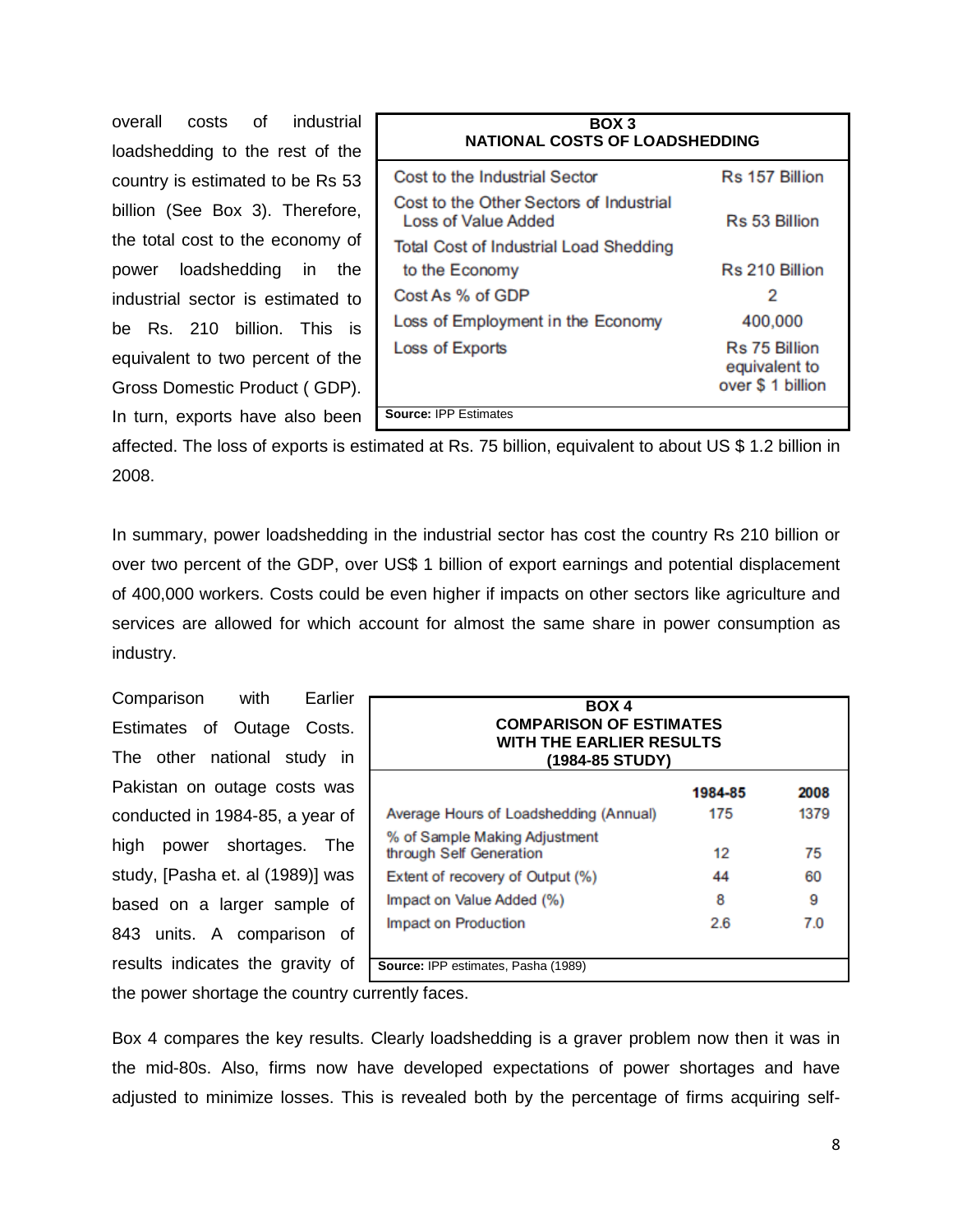generation capabilities and the extent of recovery of output. However, the cost of power outages is significantly higher to the economy as is indicated by the percentage of loss of value added and production. Clearly, the country has not faced a power crisis of the magnitude it currently does. Also, the urgency to address the problem has never been historically higher.

#### **9. Policy Implications**

Policy recommendations identified by the industrial units surveyed

are presented in Box 5, ranked by frequency. A number of public policy initiatives can be taken regarding the development of the power sector, regulation and pricing of electricity and its management. Some of these are identified below:

#### **9.1 Investment in Power**

| BOX <sub>5</sub><br>POLICY RECOMMENDATIONS BY SAMPLE UNITS |  |  |
|------------------------------------------------------------|--|--|
| Build more dams                                            |  |  |
| Reduce industrial tariffs                                  |  |  |
| Reduce gas tariffs<br>٠                                    |  |  |
| Priority to Industry at times of peak                      |  |  |
| Change outage times to night<br>$\bullet$                  |  |  |
| Conserve electricity<br>$\bullet$                          |  |  |
| Reduce theft                                               |  |  |
| Develop other sources of energy                            |  |  |
| Uniform tariff<br>$\bullet$                                |  |  |
| Improve load management<br>$\bullet$                       |  |  |
| Reduce diesel prices                                       |  |  |
| Improve management of power transmission and distribution  |  |  |
| Source: IPP Survey                                         |  |  |

**Sector:** As mentioned earlier, the economic cost of unsupplied electricity is one of the key indicators of returns to expansion in the generation capacity and enhancement of the reliability of a power system. The results indicate that the cost of outages is relatively high in comparison to current tariff levels for power supply to the industrial sector. There is thus a strong case for expanding power generation capacity in the country. Given the high outage costs, our analysis shows that any investment in the sector will pay-off in a short span of time. In fact, there is a stronger case for upgrading existing power generation facilities, which can be accomplished at almost one-third the cost of new plants. This will require development and quick implementation of an accelerated generation investment programme both in thermal power plants, which will provide firm generation capability throughout the year, and in smaller hydel plants. Gas based and inefficient WAPDA plants should be replaced by new more efficient combined cycle plants. The hydel projects in the pipeline, like Neelum-Jhelum (969 MW), Tarbela 4th Extension (960 MW), SukiKinari (840 MW), Munda Dam (700 MW), Khan Dubar (130 MW), Allai (126 MW), and Jinnah Hydro (96 MW), should be executed on fast track. Also, the project to import 1000 MW electricity from Iran should be followed up.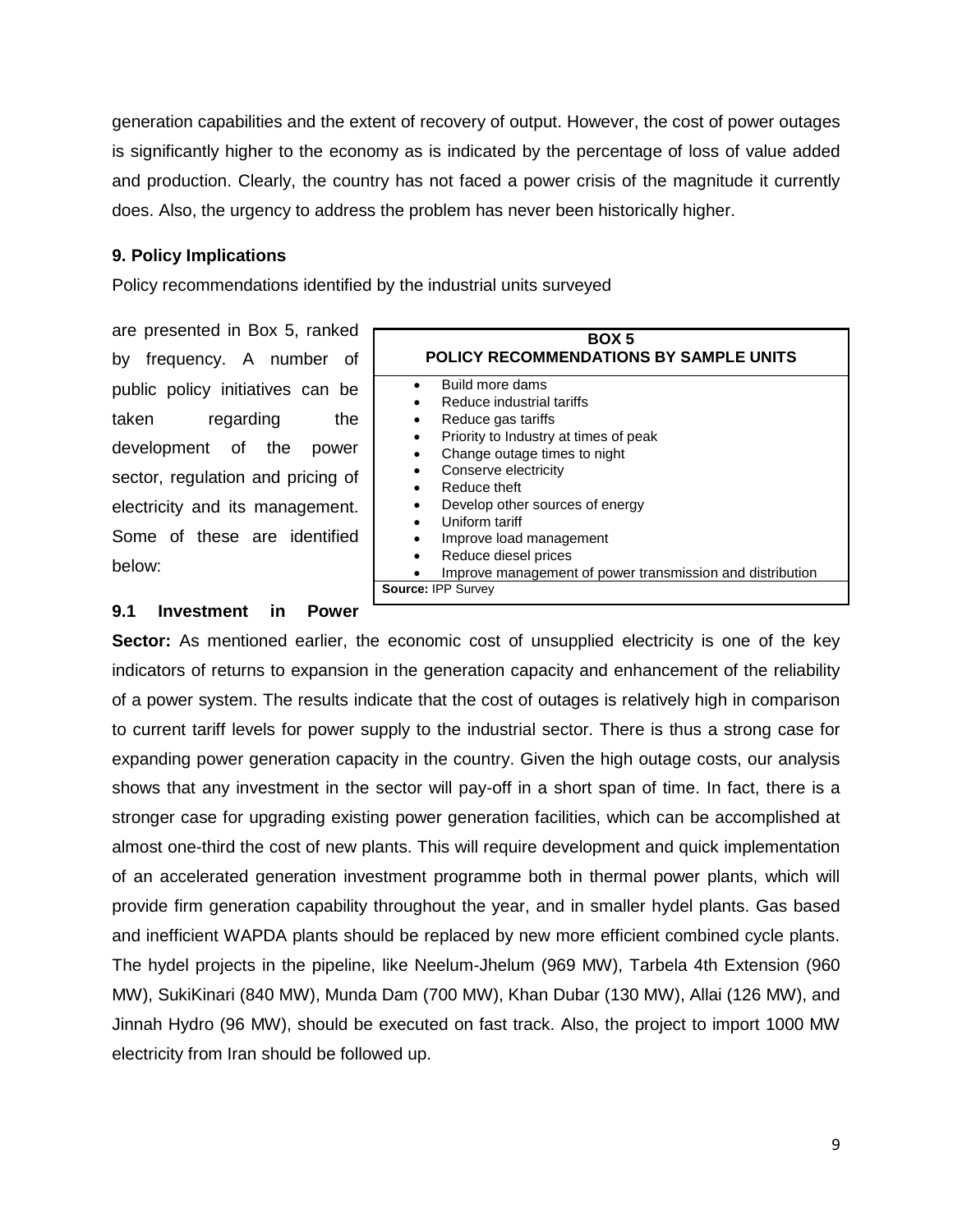Such expansion in capacity will need to be supported by the implementation of a comprehensive programme to reduce technical losses and improve the reliability of the distribution system. WAPDA and its thermal arm, need to be given autonomy to prepare, market and construct new projects, as happened in the 1960s and 1970s. Simultaneously, the enabling environment has to be improved so that IPPs investment plans can be encouraged. The distribution companies should also be provided adequate resources to modernize the overloaded transmission and distribution systems. The required investment can be recovered in less than three years through savings in transmission and distribution losses. The problem of circular debt has to be resolved on a priority basis. The payment should also be linked to higher capacity utilization to ensure that thermal stations will increase their generation to at least 75 percent of their capacity.

**9.2 Load Management Strategy:** There appears to be a major variation among different types of industries in the outage costs. Our survey was limited and therefore we were constrained to draw conclusions on the magnitude of variation by type and size of industry. Earlier study on outages clearly brings out the differences and our survey also points it out. This indicates that there is scope for pursuing a loss-minimizing strategy rather than following a policy of equal curtailment. In particular, it has been highlighted that losses are high in continuous-process industries and more generally in those units which are especially vulnerable to spoilages. Also, they are high in export-oriented industries like textiles and leather. To the extent that power feeders can be distinguished by type of consumers an order of priority may be evolved regarding the extent of their curtailment during periods of energy shortages. The loadshedding schedule should reflect clear and transparent priorities, in consultation with all stakeholders and be predictable. Sectors that deserve priority should include, in particular, export industries.

**9.3 Information Flows and Customer Education:** Responses to the survey questionnaire indicated that the distribution companies, do not announce loadshedding schedules well in advance which constrains a firm's ability to adjust to loadshedding. Also, there is a strong case to develop and implement customer outreach programmes to encourage energy conservation measures, steps to improve the power factor, and methods of limiting peak demand. It is also important that alternative sources of energy, in particular solar and wind energy, be explored, as recommended by our survey respondents. Internationally, new and renewable sources of energy such as wind power and solar energy, are a focus of research and development. Pakistan should enhance its capacity to follow these developments and promote greater use of renewable energy for light, heating, agriculture and small-scale enterprise.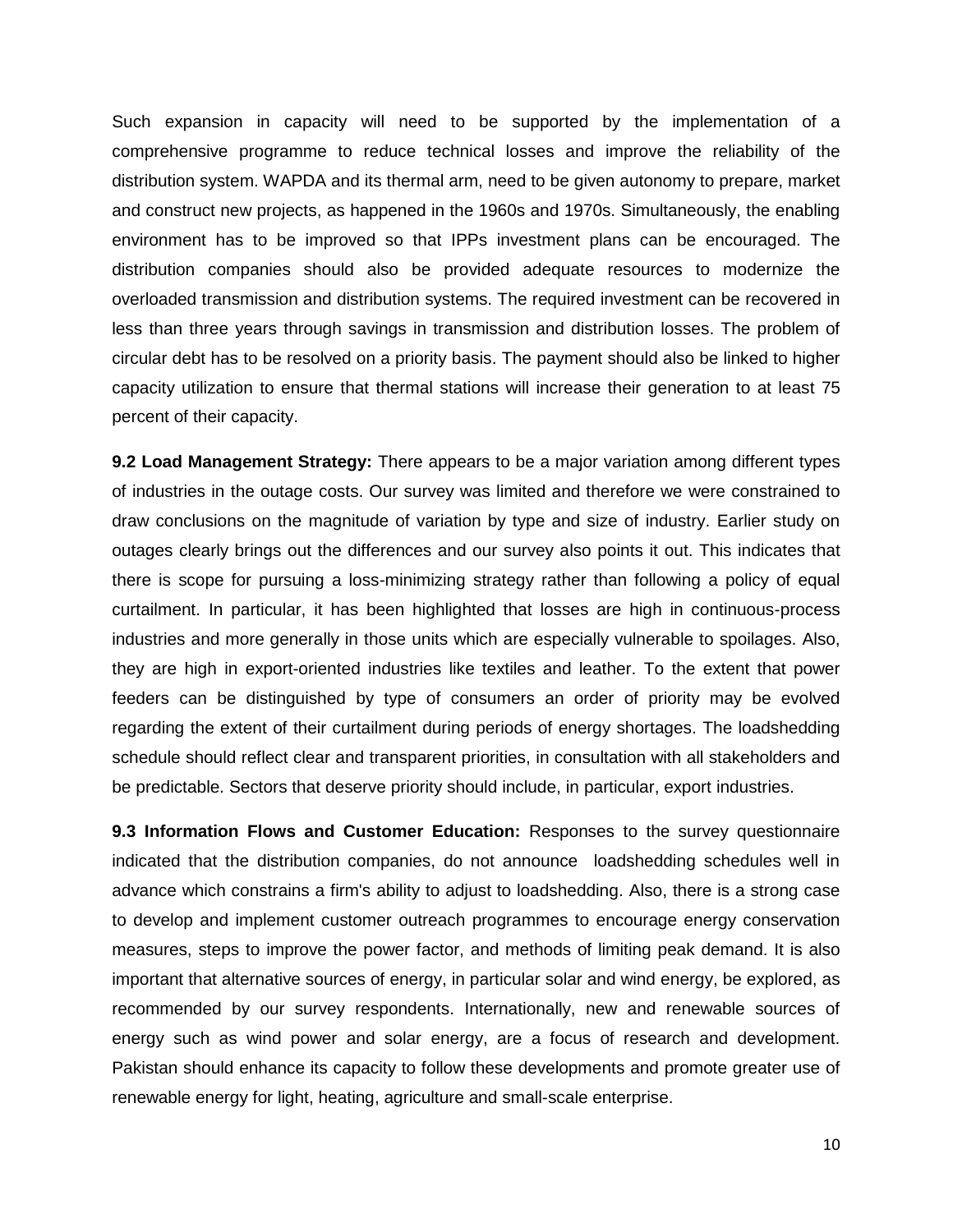**9.4 Pricing Policy:** The scope for variation in tariffs intertemporally needs to be examined in line with the level of demand and the associated marginal costs of providing service. Given the

seasonal character of incidence of outages in Pakistan with the highest frequency of occurrence during the winter and early summer months there is a strong case for a corresponding seasonal variation in the level of tariffs generally. On top of this, the difference between daily peak and off-peak tariffs may also be enhanced with the help of appropriate metering systems.



Some of the policy recommendations enunciated above can be implemented immediately while others have a medium term perspective, given the gestation period required for completion/execution of investments. The recommendations which can potentially be implemented in the short run are identified in Box 6.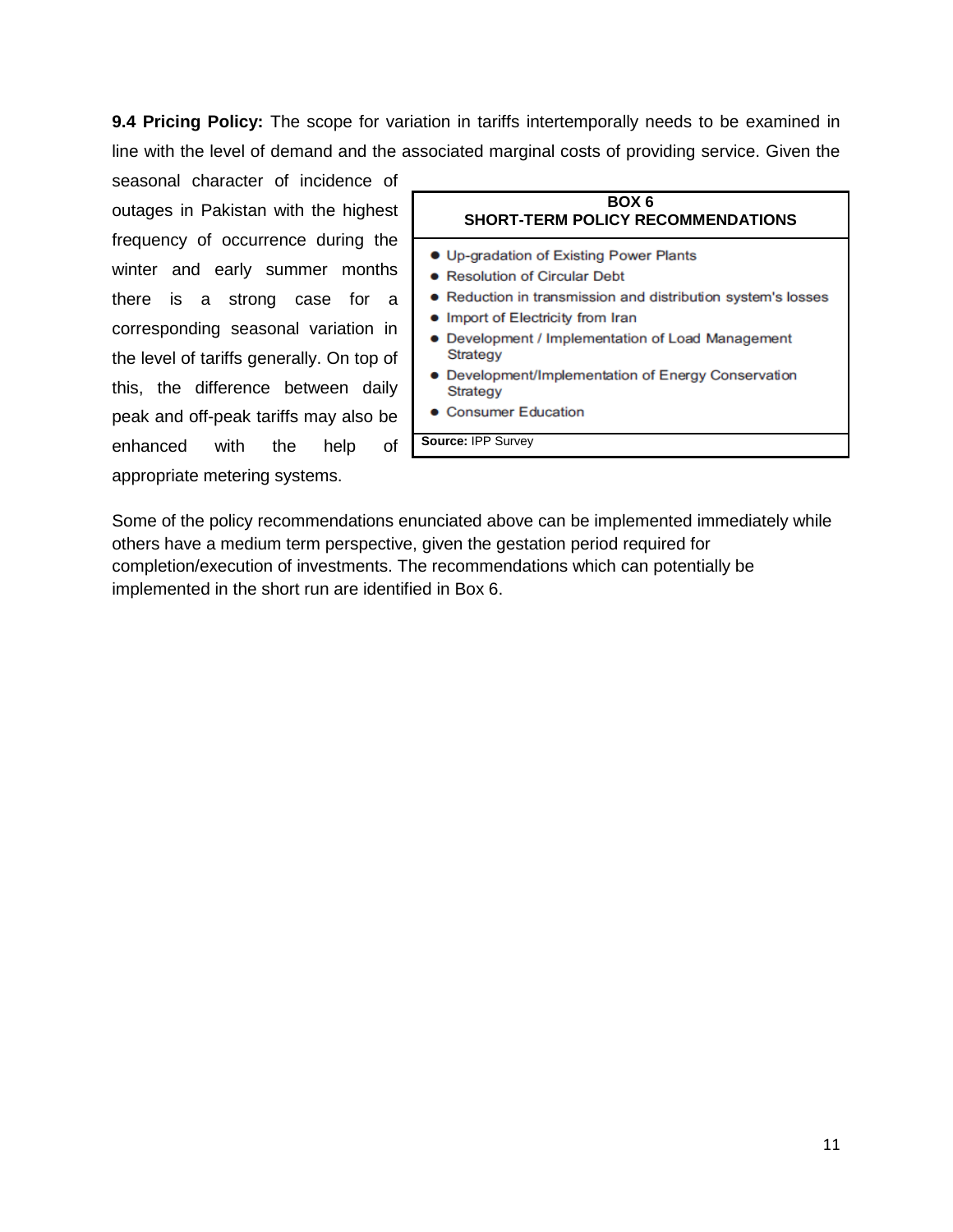## **Methodology**

Purposive sampling will be used to carry out the survey of 115 industrial units in four cities namely Lahore, Faisalabad, Sialkot and Karachi. Proposed sample size and its distribution by type of industry and location is given in Table 1.

6 enumerators for cities in Punjab and 4 enumerators for Karachi will be recruited. They will collect and enter data on a pre-coded questionnaire. The potential enumerators should have some background in accounting, finance and technical work. The enumerators will be trained by IPP staff. The questionnaire will be pre-tested in Lahore before carrying out the actual survey. The proposed survey alongwith data entry, which will be carried out simultaneously will be completed in two weeks. At the same time, the IPP team will prepare a tabulation plan for data analysis. The expected time frame for collection, processing and analysis of data is 4 weeks.

The tentative budget for proposed survey is Rs. 2,21,000. The detailed breakup is presented in Table 2.

#### **Location**

 Karachi Lahore Faisalabad

#### **Process**

**Continuous** Batch Process

### **Industries**

 Textile Spinning Textile Weaning Textile Composite Synthetic & Rayon Fertilizer Pharmaceutical Chemicals Engineering Automobile Assembler Cable and Electric Goods Sugar and Allied Industries Paper and Board **Cement**  Power Generation and Distribution Leather and Tanneries Food and Personal Care Products Glass and Ceramics Vanaspati and Allied Industries